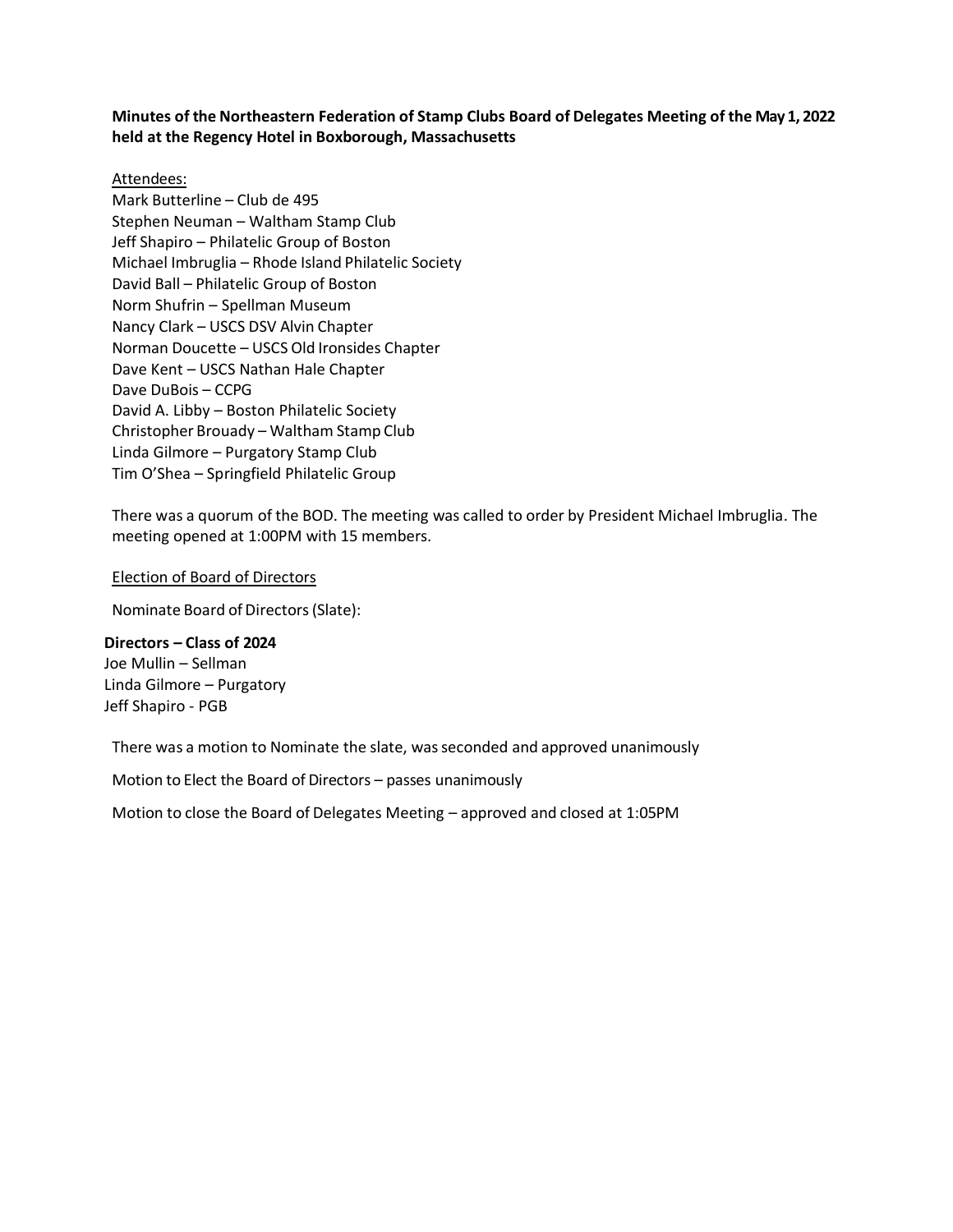# **Minutes of the , May 1, 2022 Northeastern Federation of Stamp Clubs Board of Directors. Meeting held at the Regency Hotel in Boxborough, Massachusetts**

# Attendees:

Mark Butterline – Club de 495 Stephen Neuman – Waltham Stamp Club Jeff Shapiro – Philatelic Group of Boston Michael Imbruglia – Rhode Island Philatelic Society David Ball – Philatelic Group of Boston Norm Shufrin – Spellman Museum Nancy Clark – USCS DSV Alvin Chapter Norman Doucette – USCS Old Ironsides Chapter Dave Kent – USCS Nathan Hale Chapter Dave DuBois – CCPG David A. Libby – Boston Philatelic Society Christopher Brouady – Waltham Stamp Club Linda Gilmore – Purgatory Stamp Club Tim OSS – Springfield Philatelic Group

There was a quorum of the BOD. The meeting was called to order by President Michael Imbruglia. The meeting opened at 1:15PM with 14 members.

#### **Secretary**

Minutes of the meeting of January 23, 2022 were reviewed. No changes, motion to accept is approved.

#### Treasurer

Mark reports we are in the black. There are some concerns with show profitability this year given fewer dealer because of health issues. Mark requests that an audit of the books be done. Discussion with Vermont Philatelic Society. They might possibly be shutting down and they need consul on where their residual funds would go.

#### Old Business

- a) Frame maintenance will continue. We had a frame party and disposed of about 25 A-Frames. We will need to go through frames again before possibly storing in a different location
- b) Frames could not be broken down into parts except for screws

#### New Business

- a) Looking into getting a new storage space for all our frames… this could save a considerable amount of yearly expense
- b) Need to review Federation By-Laws on how APS rules are carried down

#### Philatelic Show 2022

- a) David Ball and Mark Butterline expressed his appreciation for all the show volunteers.
- b) 204 frames, including invited
- c) ASDA and APS eblasts were done
- d) Show Theme was Peaceful Uses of Space
- e) All but 1 Dealer has paid
- f) Show Program was printed by Kelleher and was a success
- g) We don't expect an auction at the show in the future
- h) Banquet went well Attendance  $\sim$  42 as well, as the food